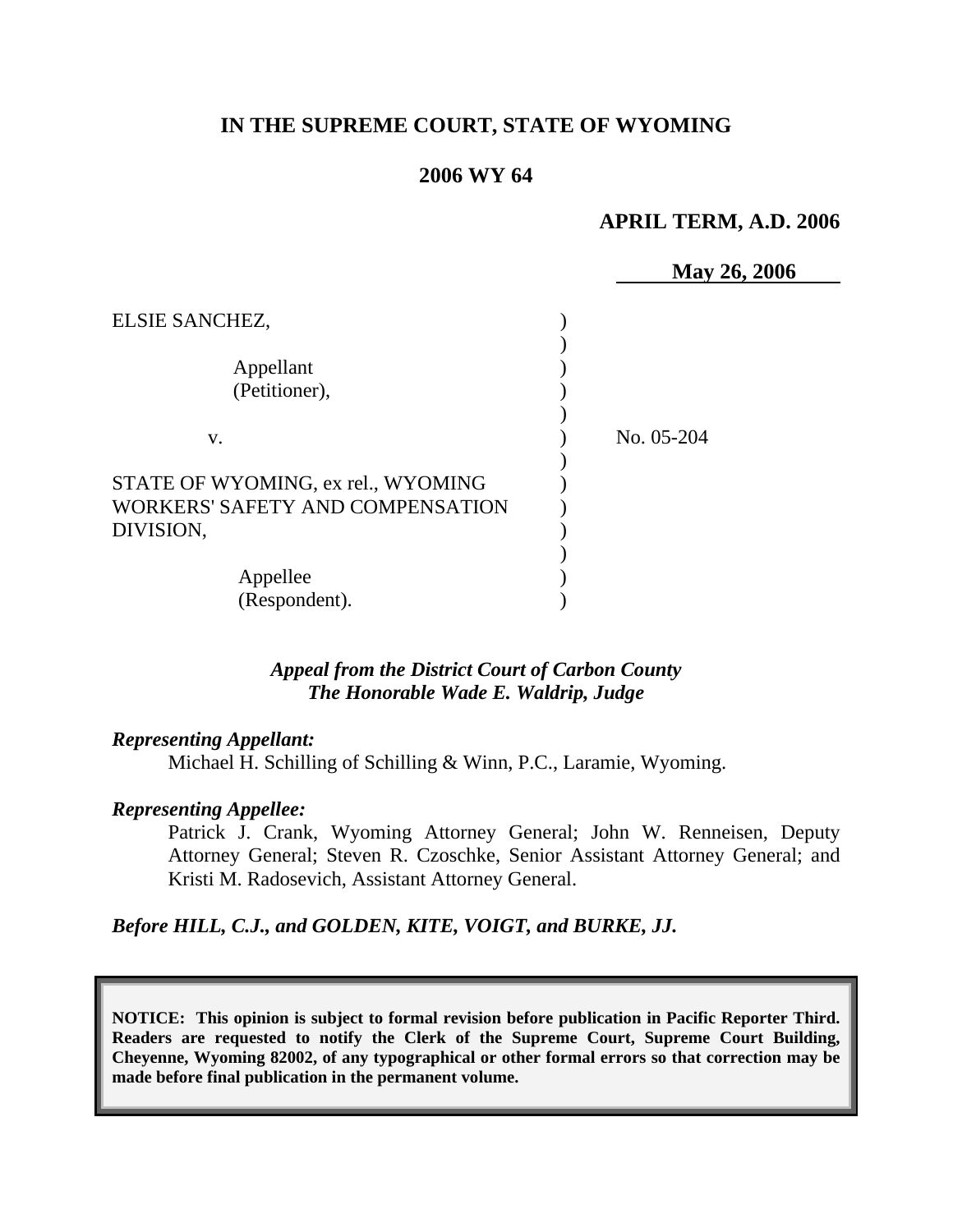## **VOIGT**, **Justice**.

[¶1] Elsie Sanchez (the claimant) sought workers' compensation benefits alleging that she developed thoracic outlet syndrome (TOS) during her employment with Carbon County School District #1 (the employer). The Wyoming Workers' Safety and Compensation Division (the Division) denied benefits and, after a contested case hearing, the Medical Commission (the Commission) determined that the claimant's symptoms were not compensable. On appeal, the district court affirmed the Commission's decision. We will affirm the denial of benefits.

## **ISSUES**

[¶2] 1. Is the Commission's finding that the claimant's symptoms were not causally related to her employment supported by substantial evidence?

2. Are the Commission's actions arbitrary and capricious?

# **FACTS**

[¶3] The claimant started working for the employer as a custodian in 1989, and continued this employment until January 30, 2002. In October 2001, the claimant began waking up at night with numbness in her arms and fingers and noted increasing neck pain, headaches, nausea, and general weakness; however, she did not suffer any discrete injury at work that triggered these symptoms. She filed a Report of Injury with the Division on December 3, 2001. The Division determined that the injury was workrelated and provided workers' compensation benefits through July 11, 2003.

[¶4] On April 10, 2002, the claimant underwent a discectomy and spinal fusion for "cervical spondylotic radiculopathy" and was assigned a 28% whole person impairment rating. She initially reported an improvement in her condition, though she continued to have intermittent numbness in her hands. Eventually, the claimant saw Dr. Richard Sanders, a TOS specialist, when her headaches and neck pain returned and the numbness in her hands increased. Dr. Sanders came to the conclusion that, "[t]o a reasonable degree of medical certainty, [the claimant's] symptoms are due to repetitive-stress injury at work." He performed an operation to treat the TOS symptoms on the claimant's right side on May 29, 2003, and another operation to treat her left side on August 19, 2003.

[¶5] The claimant requested workers' compensation benefits for her TOS treatment, but the Division denied the claim because the TOS was "unrelated to the workers compensation injury of October 24, 2001 . . . and is not compensable." After a hearing, the Commission agreed with the Division that her symptoms were not causally related to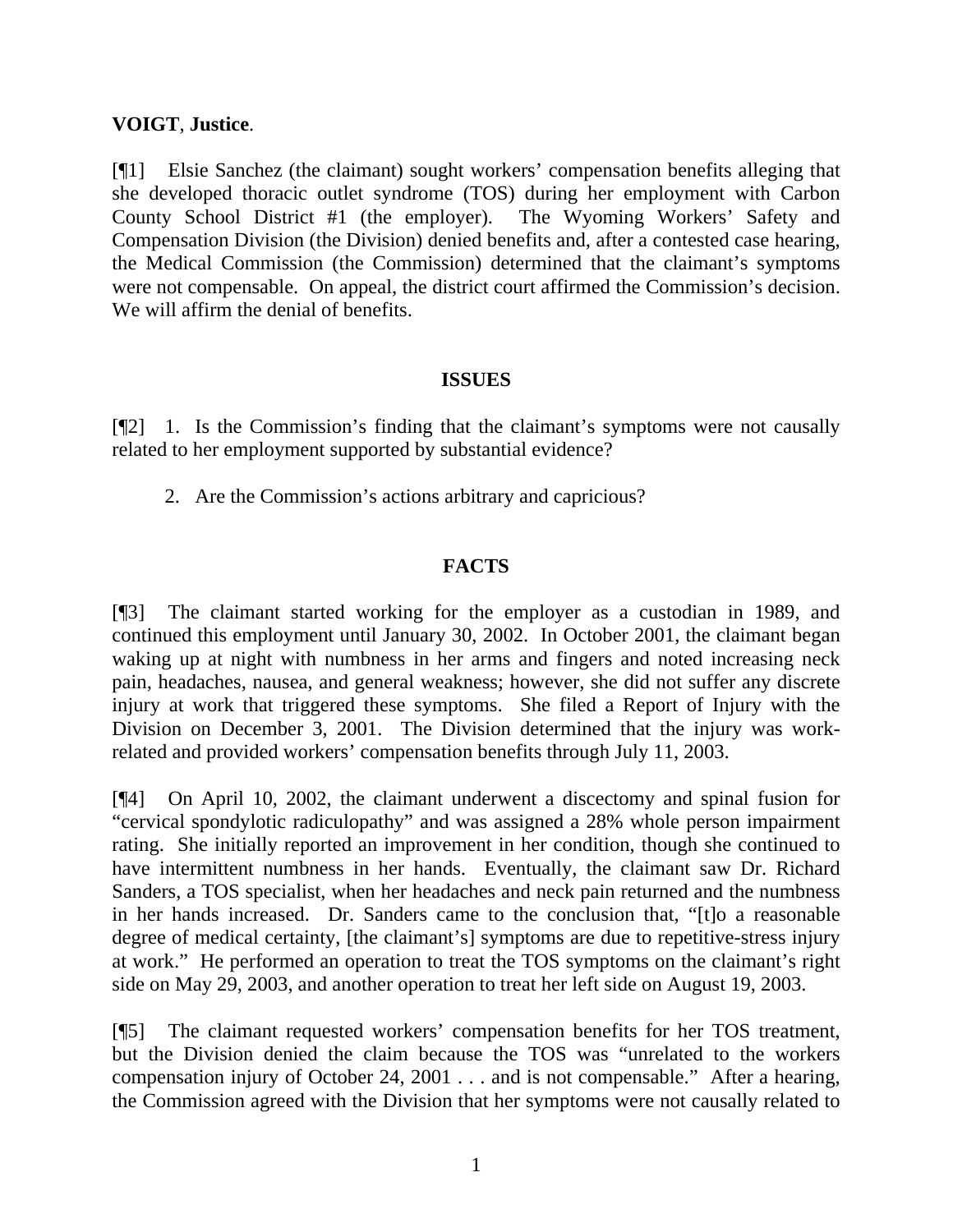her employment and denied the claim. She appealed that decision to the district court, which affirmed the Commission. This appeal followed.

## **STANDARD OF REVIEW**

[¶6] When reviewing administrative action, we conduct our review as if the appeal had come directly from the administrative agency. *Hicks v. State ex rel. Wyo. Workers' Safety & Comp. Div.*, 2005 WY 11, ¶ 16, 105 P.3d 462, 469 (Wyo. 2005). Our review is limited by Wyo. Stat. Ann. § 16-3-114(c) (LexisNexis 2005), which provides, in pertinent part:

(c) . . . The reviewing court shall:

(ii) Hold unlawful and set aside agency action, findings and conclusions found to be:

(A) Arbitrary, capricious, an abuse of discretion or otherwise not in accordance with law;

. . .; or

. . . .

(E) Unsupported by substantial evidence in a case reviewed on the record of an agency hearing provided by statute.

[¶7] The claimant in a workers' compensation case bears the burden of proving the elements of the claim by a preponderance of the evidence. *Decker v. State ex rel. Wyo. Med. Comm'n,* 2005 WY 160, 121, 124 P.3d 686, 693 (Wyo. 2005). When both parties present evidence, we apply the substantial evidence test. *Id.*, ¶ 23, 124 P.3d at 694. Under the substantial evidence test,

> "we examine the entire record to determine whether there is substantial evidence to support an agency's findings. If the agency's decision is supported by substantial evidence, we cannot properly substitute our judgment for that of the agency and must uphold the findings on appeal. Substantial evidence is relevant evidence which a reasonable mind might accept in support of the agency's conclusions. It is more than a scintilla of evidence."

*Cramer v. State ex rel. Wyo. Workers' Safety & Comp. Div.*, 2005 WY 124, ¶ 10, 120 P.3d 668, 671 (Wyo. 2005) (quoting *Newman v. State ex rel. Wyo. Workers' Safety & Comp. Div.*, 2002 WY 91, ¶ 12, 49 P.3d 163, 168 (Wyo. 2002)).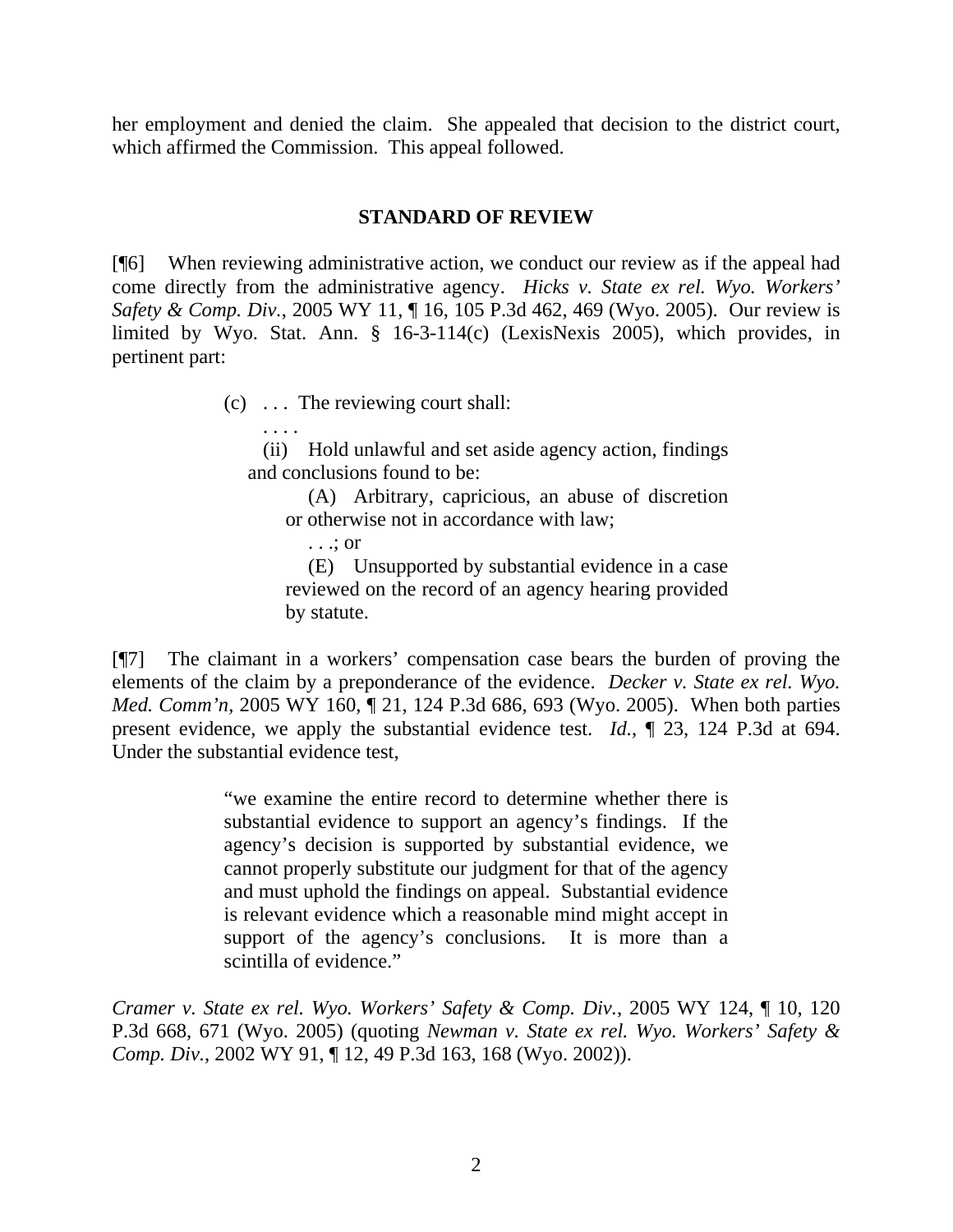[¶8] Even if substantial evidence supports an administrative decision, it may still be arbitrary and capricious. *Decker*, ¶ 24, 124 P.3d at 694. "Under the umbrella of arbitrary and capricious actions would fall potential mistakes such as inconsistent or incomplete findings of fact or any violation of due process." *Padilla v. State ex rel. Wyo. Workers' Safety & Comp. Div.*, 2004 WY 10, ¶ 6, 84 P.3d 960, 962 (Wyo. 2004). Finally, we review conclusions of law *de novo*. *Blommel v. State ex rel. Wyo. Dep't of Empl., Div. of Workers' Safety & Comp.*, 2005 WY 128, ¶ 9, 120 P.3d 1013, 1015 (Wyo. 2005).

### **DISCUSSION**

### *Substantial Evidence*

 $\overline{a}$ 

[¶9] The claimant argues that the Commission's decision to deny benefits was not supported by substantial evidence. The Commission concluded that "the purported TOS condition treated by Dr. Sanders has not been shown to be related to or caused by her employment . . . ." This conclusion was based on a finding that Dr. Sanders did not fully understand the nature of the claimant's occupational requirements or her out-of-work activities when he diagnosed her with work-related TOS. The Commission further determined that the claimant's job duties did not include repetitive motions that trigger TOS. The claimant contends that Dr. Sanders' conclusions were based on competent evidence, were corroborated by other evidence in the record, and that the other evidence in the record did not support the Commission's decision.

[ $[10]$  $[10]$  $[10]$  When an injury<sup>1</sup> arises over time, a claimant's burden of proof is enhanced by Wyo. Stat. Ann. § 27-14-603(a) (LexisNexis 2005).[2](#page-3-1) *Yenne-Tully v. Workers' Safety &* 

- . . . .
- (F) Any injury or condition preexisting at the time of employment with the employer against whom a claim is made;
- (G) Any injury resulting primarily from the natural aging process or from the normal activities of day-to-day living, as established by medical evidence supported by objective findings[.]

<span id="page-3-1"></span>Wyo. Stat. Ann. § 27-14-102(a)(xi) (LexisNexis 2005).

<span id="page-3-0"></span><sup>&</sup>lt;sup>1</sup> The Worker's Compensation Act defines "injury" as:

<sup>&</sup>quot;Injury" means any harmful change in the human organism other than normal aging and includes damage to or loss of any artificial replacement and death, arising out of and in the course of employment while at work in or about the premises occupied, used or controlled by the employer and incurred while at work in places where the employer's business requires an employee's presence and which subjects the employee to extrahazardous duties incident to the business. "Injury" does not include: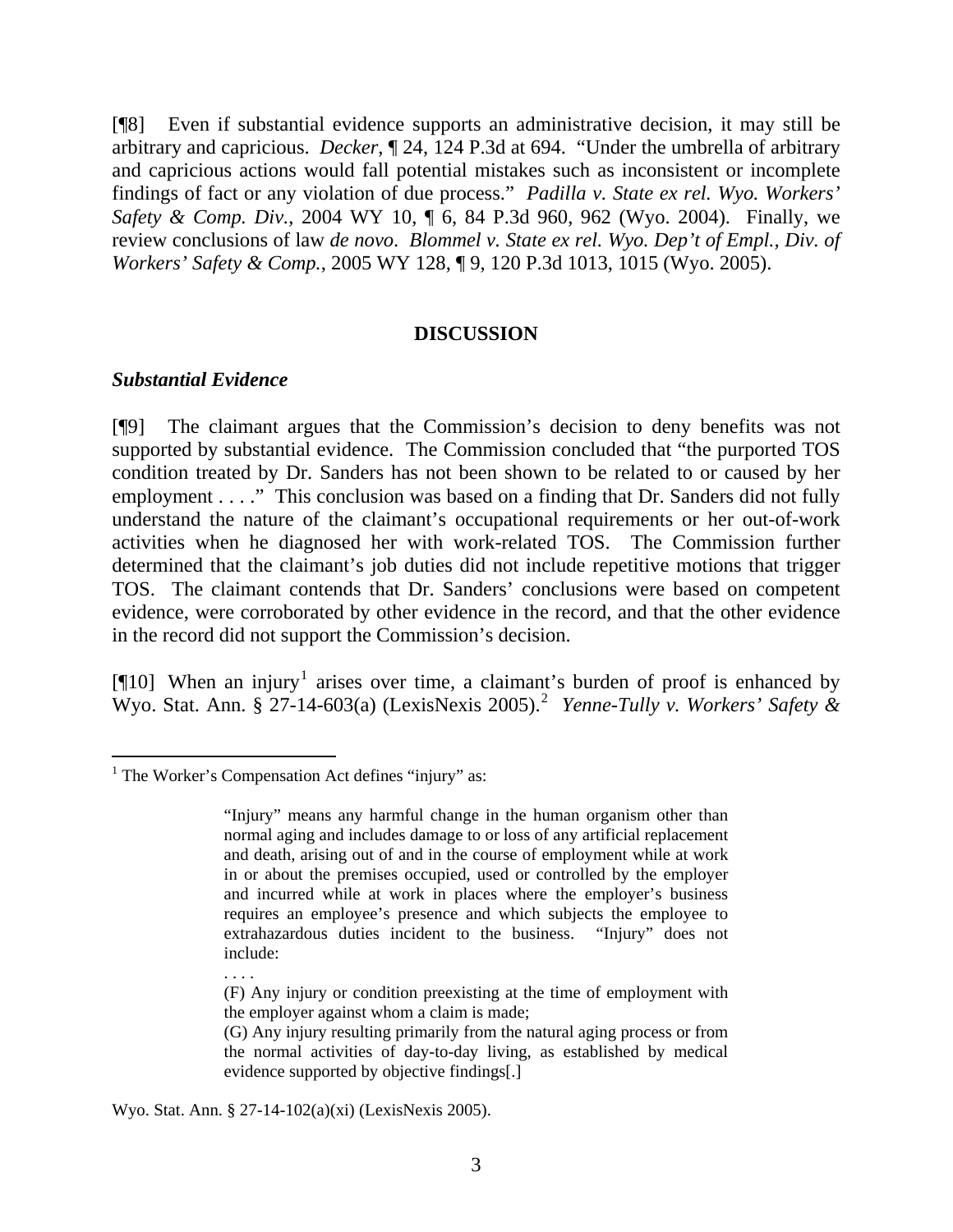*Comp. Div., Dept. of Empl.*, 12 P.3d 170, 172 (Wyo. 2000). In pertinent part, that statute reads:

> (a) The burden of proof in contested cases involving injuries which occur over a substantial period of time is on the employee to prove by competent medical authority that his claim arose out of and in the course of his employment and to prove by a preponderance of the evidence that:

(i) There is a direct causal connection between the condition or circumstances under which the work is performed and the injury;

(ii) The injury can be seen to have followed as a natural incident of the work as a result of the employment;

(iii) The injury can fairly be traced to the employment as a proximate cause;

(iv) The injury does not come from a hazard to which employees would have been equally exposed outside of the employment; and

(v) The injury is incidental to the character of the business and not independent of the relation of employer and employee.

Wyo. Stat. Ann. § 27-14-603. Although the statute specifically enumerates five elements, "they are closely related because each contributes to indicate whether the employment environment caused the injury. Therefore, the same evidence will often offer support to several of the elements." *Sinclair Trucking v. Bailey*, 848 P.2d 1349, 1353 (Wyo. 1993), *overruled on other grounds by Newman v. State ex rel. Wyo. Workers' Safety & Comp. Div.*, 2002 WY 91, ¶ 24, 49 P.3d 163, 172 (Wyo. 2002). *See also Baxter v. Sinclair Oil Corp.*, 2004 WY 138, ¶ 14, 100 P.3d 427, 432 (Wyo. 2004) (reaffirming the *Sinclair Trucking* analysis of § 27-14-603). The test under § 27-14- 603(a) is whether a claimant has shown "a causal connection between the injury and the employment." *Sinclair Trucking*, 848 P.2d at 1352. A "causal connection exists when there is a nexus between the injury and some condition, activity, environment or requirement of the employment." *Id.* The Commission held that no such connection was proven by the claimant and, therefore, determined that her TOS was not compensable. That decision is supported by substantial evidence.

 $\overline{a}$ 

 $2^{2}$  In her brief, the claimant initially argues that her TOS "is factually a 'second compensable injury.' As such, the enhanced burden of proof under W.S. § 27-14-603(a) should not have been applied to the Appellant by the medical panel." The claimant, however, concludes this argument by stating that she "does not appeal the non-application of the second compensable injury rule." The remainder of the claimant's appellate argument analyzes her claim under Wyo. Stat. Ann. § 27-14-603(a). Consequently, we will also restrict our review to that analysis.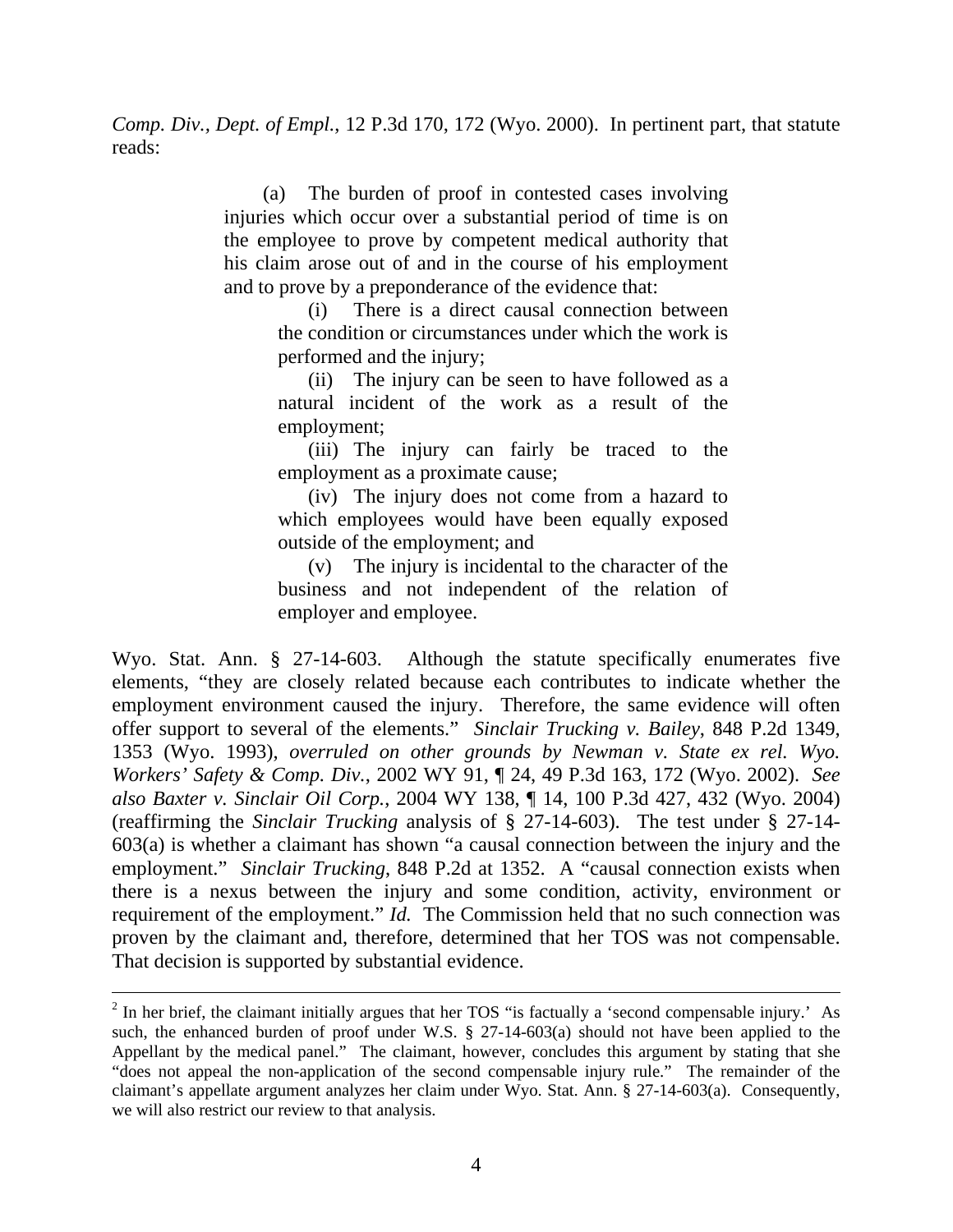[¶11] The claimant presented Dr. Sanders' testimony and argued that the Commission should take guidance from Colorado's rules when evaluating a TOS claim. Under the Colorado rules that were submitted by the claimant, TOS

> is felt to be a neurovascular disorder affecting the upper extremity which, on rare occasions, is caused by workplace factors, such as jobs that require repetitive activities of the upper extremities. It should be emphasized that occupational TOS is a relatively uncommon disorder and other disorders with similar symptomatology need to be ruled out.

. . . .

The majority of occupations resulting in TOS are probably related to tasks requiring repetitive activities and awkward postures. Although little published literature exists regarding TOS as an occupational disorder, at-risk occupations include workers on assembly lines with repetitive head motions and keyboard work (e.g. typewriter, computer, adding machine). A common factor in the development of TOS in these occupations is that the workers' hands are fixed to a keyboard or machine. When attempting to talk to others in the work area or talk on the telephone, or when looking from copy to monitor to keyboard, in a suboptimal ergonomic worksite. The worker must extend his/her neck in various directions in order to keep the hands in a fixed position. When working on an assembly line, the worker must look up or down for the next item. The result probably is small neck traumata which eventually lead to scalene muscle stretching, fibrosis, and nerve compression, since the nerves of the brachial plexus are normally in contact with these muscle fibers.

Dr. Sanders testified that he had been involved in creating the Colorado rules and that he was experienced in diagnosing and treating TOS. He stated that TOS generally developed in one of three ways: (1) a patient could experience a "whiplash" type of injury, often from automobile accidents; (2) a patient could fall, or otherwise strain his/her body "where the neck gets jerked or a person lands on their shoulder"; and (3) "repetitive stress" can cause TOS without any sudden injury, as when a worker is "doing data entry all day long." Dr. Sanders ultimately concluded that "[t]o a reasonable degree of medical certainty, [the claimant's] symptoms are due to repetition stress injury at work" and her symptoms arose from strain to her neck caused by "moving chairs, tables, garbage cans, dumping garbage cans" – activities that could involve lifting between 50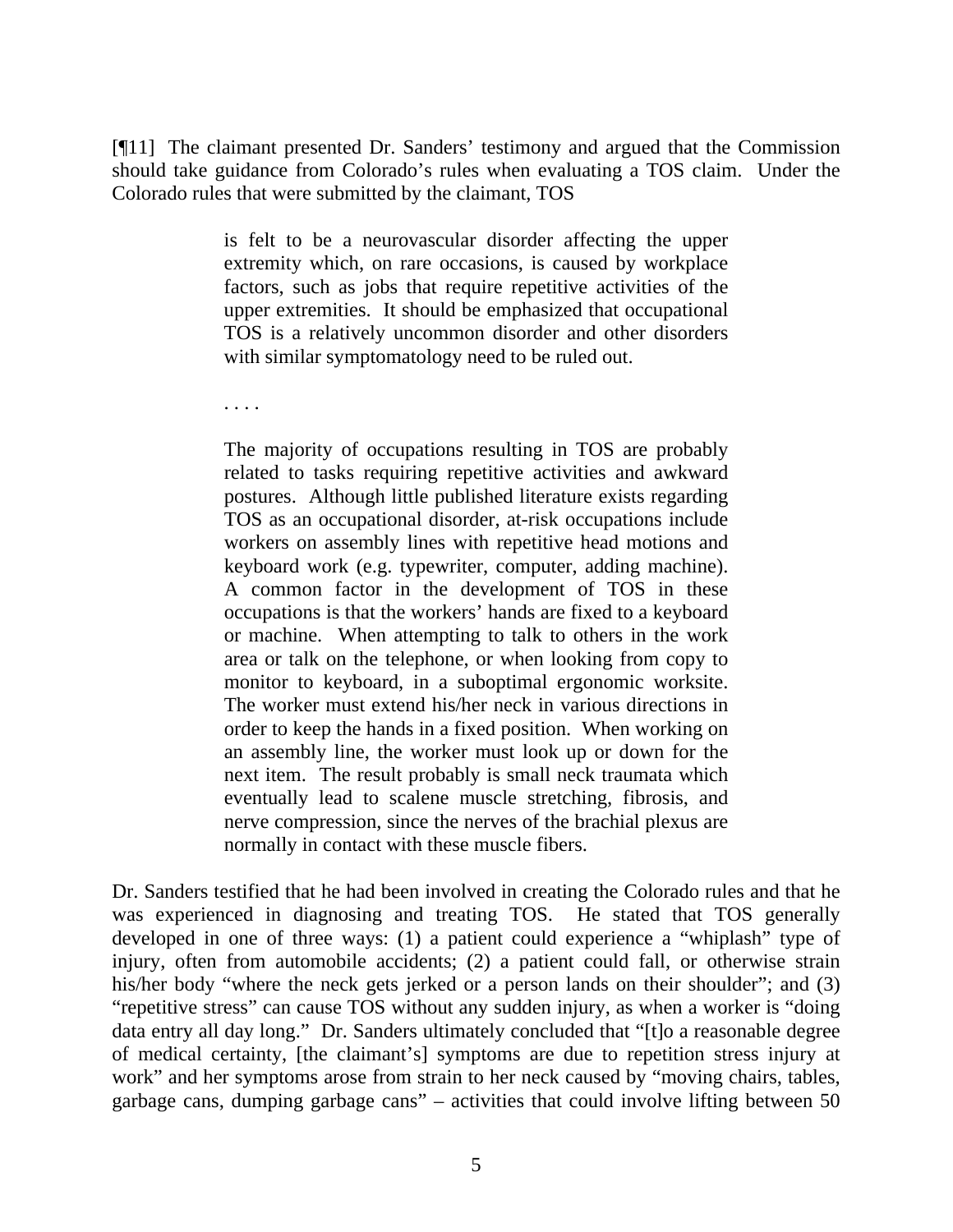and 70 pounds. The Commission found that Dr. Sanders' conclusion could not be relied upon because he had not inquired sufficiently into the claimant's job duties, the frequency of heavy lifting, or into her non-work-related leisure activities that could have caused her symptoms. Instead, the Commission found the testimony of Dr. Marc Treihaft to be credible, which testimony indicated that the claimant's physical infirmities were not work-related.

[¶12] When faced with deciding between the conclusions of two medical experts, the fact-finder must consider: (1) the opinion given; (2) the reasons for the opinion; (3) the strength of the opinion; and (4) the qualifications and credibility of the individual giving it. *Thornberg v. State ex rel. Wyo. Workers' Comp. Div.*, 913 P.2d 863, 868 (Wyo. 1996), *as modified on denial of reh'g* (Apr. 29, 1996). We generally defer to the factfinder's determinations of credibility and the weight to be given to conflicting evidence. *Id.* at 869.

[¶13] Dr. Sanders testified that in 90% of his cases, TOS is caused by either a "whiplash" injury, a fall, or other distinct injury "where the neck gets jerked or a person lands on their shoulder." In the instant case, the claimant has never alleged that she suffered such a workplace injury; instead, Dr. Sanders stated that the claimant's TOS fell into the third category – workers with "repetitive stress" injuries.

[¶14] Dr. Sanders examined the claimant one time before he diagnosed her injury as work-related and recommended surgery to treat her TOS. According to Dr. Sanders, the claimant developed TOS from repetitive stress because she was "lifting barrels of 50 pounds and sometimes up to 70 pounds, you tend to throw your neck back to give you a little aid in lifting, and this was probably the mechanism . . . ." However, he admitted that, while examining the claimant, he did not inquire into any of her non-occupational pursuits that may have caused TOS, even though such an inquiry was required under the Colorado rules that he assisted in drafting. Regarding the claimant's job duties, Dr. Sanders gave the following answers to questions posed by counsel for the Division:

> Q. And how many times per day was [the claimant] lifting 50 to 70 pounds?

> A. I didn't ask her specifically how many times, but I gathered it was several times when she would come in to clean up and empty the various gallons into a dumpster.

> Q. Okay. How did you gather that? What specifically did she tell you that led you to believe that?

> A. She told me that she worked for a few hours doing this.

> > Q. Worked for a few hours doing what?

A. Cleaning, lifting.

Q. I'm - -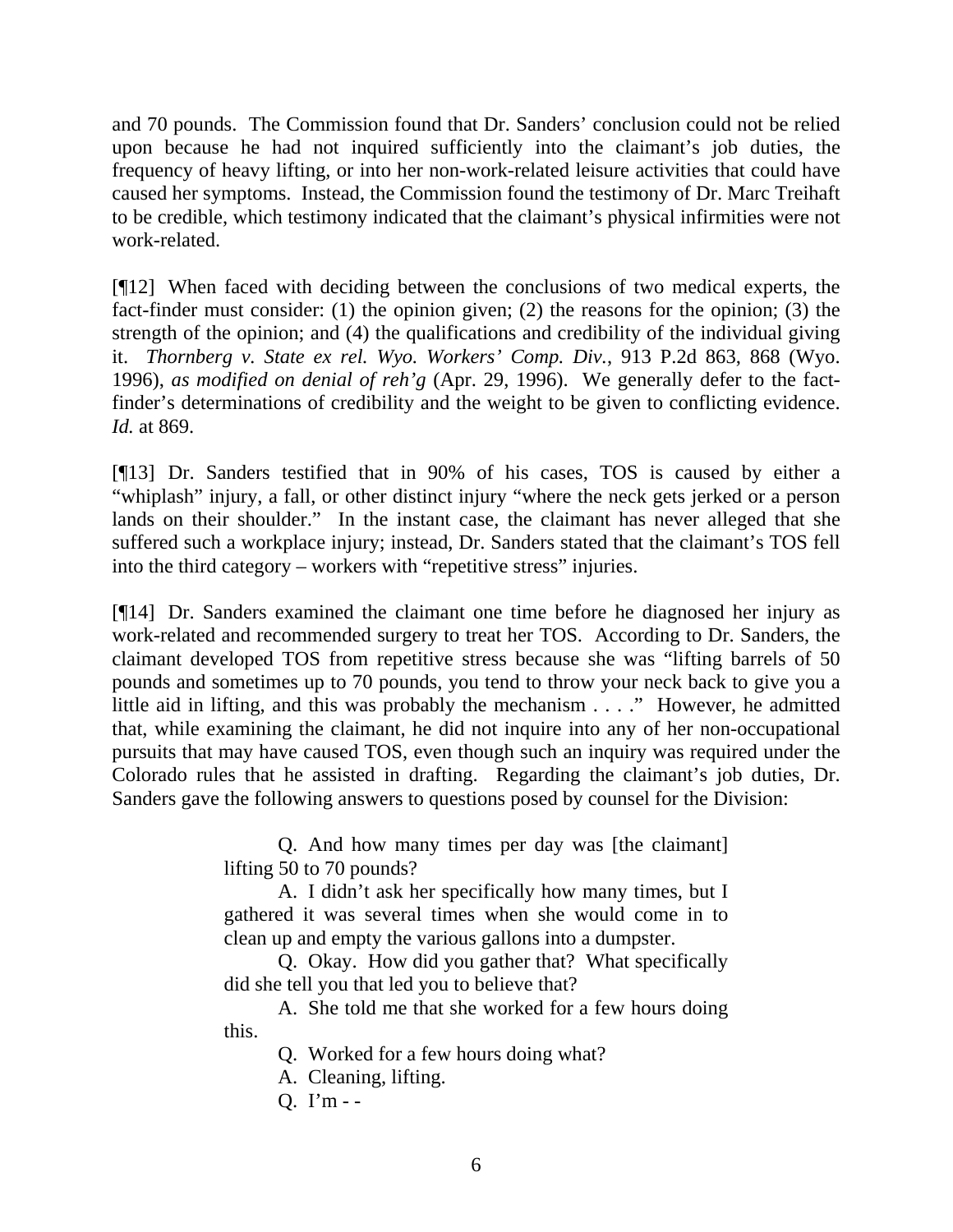A. I don't have specific details to tell you how many times she was doing this a day.

Q. Okay. And that's, I guess, my question. You say this was from repetitive lifting. I'm wondering what information you have to suggest she lifted these things more than once per shift or once per week.

A. Well, she told me [she] was cleaning up a lunchroom. And I didn't ask her how many tables or chairs there were in the lunchroom. But if she's cleaning up a lunchroom in a school, I imagine that she was lifting several chairs, several tables, and had certainly more than one or two garbage barrels to empty.

Q. Okay. Would you agree that that's speculation on your part, because you haven't seen the lunchroom?

A. I would agree.

Q. Okay. And specifically you didn't question her further about the repetitiveness of this type of work; you just took it that a janitor did this type of work and it must have been repetitive. Is that a fair statement?

A. Yes.

Based on this evidence, the Commission could properly conclude that Dr. Sanders lacked vital information to support his opinion and, therefore, the reasons for the opinion and the strength of the opinion were lacking in foundation.

[¶15] In contrast, Dr. Treihaft, another physician who assisted in developing Colorado's TOS rules, reviewed the claimant's records and came to the conclusion that

> [t]he patient's initial symptoms of severe neck pain and headaches do not appear to be work-related. There was no obvious injury and these symptoms are not attributable to repetitive motion. The numbness in her hands may have been related to a carpal tunnel syndrome undetected by the electrophysiologic studies. The work-relatedness of her hand numbness is also subject to question as the job description does not support repetitive motion.

> Addressing the question of [TOS], the syndrome may be divided into three groups, vascular (arterial and venous), neurogenic, and non-specific or disputed. Ms. Sanchez' presentation and evaluation are inconsistent with the vascular or the true neurogenic [TOS].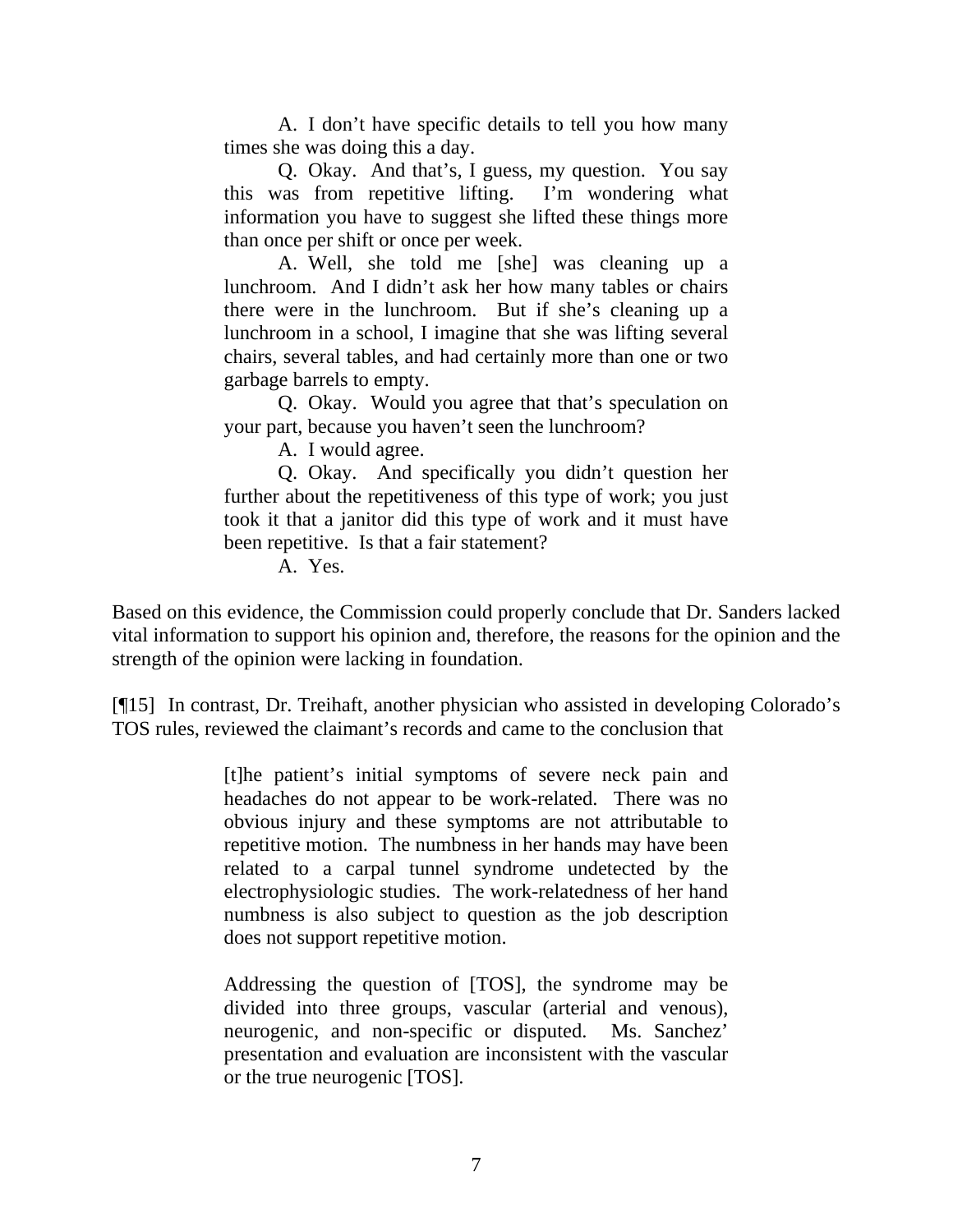... I find no convincing evidence of [TOS] requiring surgery in this case.

[¶16] The Commission did not clearly err in agreeing with Dr. Treihaft and determining that Dr. Sanders did not have enough information to conclude that the claimant's TOS was work-related. Dr. Sanders' opinion lacked foundation as to the frequency of the claimant's heavy-duty employment obligations and her non-work-related activities.<sup>[3](#page-8-0)</sup> We also note that the Colorado rules that Drs. Sanders and Treihaft assisted in drafting emphasized "that occupational TOS is a relatively uncommon disorder and other disorders with similar symptomatology need to be ruled out." It does not appear that Dr. Sanders attempted to rule out similar conditions before recommending the claimant for TOS surgery.

[¶17] Dr. Treihaft, on the other hand, based his opinion on a review of the claimant's entire medical file and determined that her symptoms were not indicative of TOS and they did not appear to be work-related. The critical distinction between the two experts was that, while Dr. Sanders concluded that the claimant's TOS was work-related but lacked the appropriate evidence, Dr. Treihaft determined, based on the claimant's entire medical history, that evidence did not exist to support a finding of occupational TOS. While the Commission could have come to other conclusions based on the evidence presented, our standard of review requires us to accept its conclusions if they are supported by substantial evidence. In this case, it appears that a reasonable mind could accept Dr. Treihaft's conclusions and we must, therefore, affirm the Commission's findings.

# *Arbitrary and Capricious*

[¶18] The claimant next argues that the Commission's decision was otherwise arbitrary and capricious because "there is an absence of promulgated legislation, rules, and regulations for determination of whether or not [TOS] exists and whether or not it is work related in Wyoming." The claimant further argues that

> [t]here has been no adoption by Wyoming of the Colorado definition of TOS occupations or any other definition of TOS occupations. There is no definition of repetitive motion anywhere to be found in the statutory or administrative provisions of the Wyoming Workers' Compensation scheme. The medical panel creates out of

<span id="page-8-0"></span><sup>&</sup>lt;sup>3</sup> The claimant correctly points out that she presented testimony regarding the amount and frequency of lifting she did during the course of her employment and also regarding her lack of high-risk leisure activities. However, when weighing the opinions of the experts in this case, the Commission could still discount Dr. Sanders' opinion because it lacked foundation when Dr. Sanders examined the claimant and scheduled her for surgery.